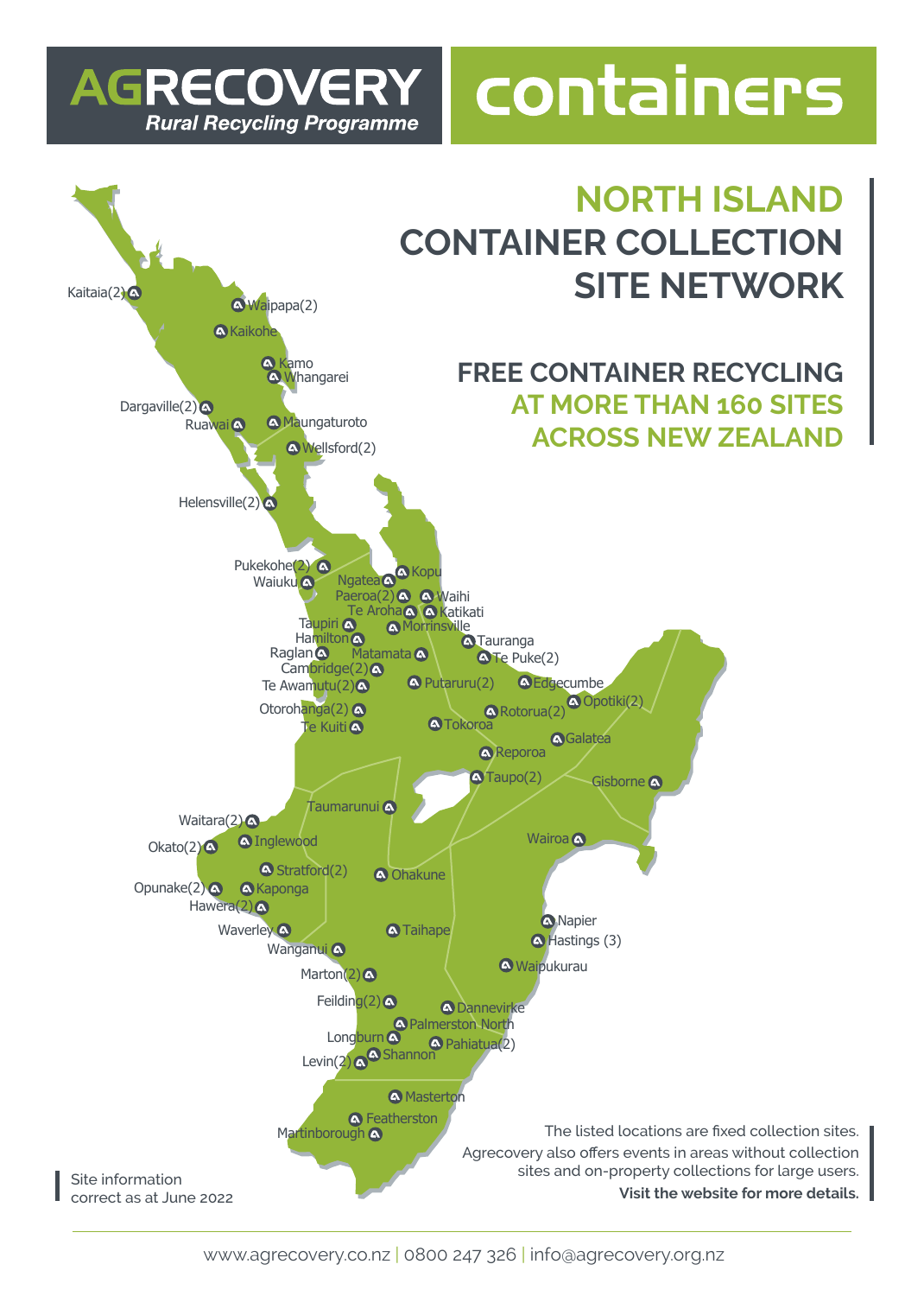| North Island Collection Sites |                                                            | <b>Address</b>                     | Opening Hours                                                                |
|-------------------------------|------------------------------------------------------------|------------------------------------|------------------------------------------------------------------------------|
| <b>NORTHLAND</b>              |                                                            |                                    |                                                                              |
| Dargaville                    | Farmlands                                                  | 1 River Road                       | Monday to Friday 8:30am - 4pm                                                |
|                               | NZ Farm Source                                             | <b>Edward Street</b>               | Monday to Friday 8am - 5pm                                                   |
| Kaikohe                       | NZ Farm Source                                             | 47 - 53 Station Road               | Monday to Friday 8am - 5pm                                                   |
| Kaitaia                       | Farmlands                                                  | 31 North Park Drive                | Monday to Friday 8:30am - 4pm                                                |
|                               | NZ Farm Source                                             | 20 North Park Drive                | Monday to Friday 8am - 5pm                                                   |
| Kamo                          | Farmlands                                                  | 2 Springs Flat Road                | Monday to Friday 8am - 5pm                                                   |
| Maungaturoto                  | NZ Farm Source                                             | Hurndal Street                     | Monday to Friday 8am - 5pm                                                   |
| Ruawai                        | NZ Farm Source                                             | 10 Freyburg Road                   | Monday to Friday 8am - 5pm                                                   |
| Waipapa                       | NZ Farm Source                                             | 1913 State Highway 10              | Monday to Friday 8am - 5pm                                                   |
|                               | PGG Wrightson                                              | Cnr State Highway 10 & Pataka Lane | Monday to Friday 8am - 5pm                                                   |
| Whangarei                     | NZ Farm Source                                             | 18 Kioreroa Road                   | Monday to Friday 8am - 5pm                                                   |
| <b>AUCKLAND</b>               |                                                            |                                    |                                                                              |
| Helensville                   | Helensville Community Recycling Centre                     | 31 Mill Road                       | Wednesday to Sunday 8am - 4pm                                                |
|                               | NZ Farm Source                                             | 9 Commercial Road                  | Monday to Friday 8am - 5pm                                                   |
| Pukekohe                      | Farmlands                                                  | 86A Harris Street                  | Monday to Friday 8am - 5pm                                                   |
|                               | NZ Farm Source                                             | 239 Manukau Road                   | Monday to Friday 8am - 5pm                                                   |
| Wellsford                     | Farmlands                                                  | 113 Centennial Park Road           | Monday to Friday 8am - 5pm                                                   |
|                               | NZ Farm Source                                             | 37 Port Albert Road                | Monday to Friday 8am - 5pm                                                   |
| Waiheke Island                | Contact Steve Sherson of Fruitfed Supplies on 027 479 7338 |                                    |                                                                              |
| Waiuku                        | NZ Farm Source                                             | 173 Colombo Road                   | Monday to Friday 8am - 5pm                                                   |
| <b>WAIKATO</b>                |                                                            |                                    |                                                                              |
| Cambridge                     | Farmlands Hautapu                                          | 64 Hautapu Road                    | Monday to Friday 8am - 5pm                                                   |
|                               | NZ Farm Source                                             | 16 Albert Street                   | Monday to Friday 8am - 5pm                                                   |
| Hamilton                      | NZ Farm Source                                             | 115 Norton Road                    | Monday to Friday 8am - 5pm                                                   |
| Kopu                          | NZ Farm Source                                             | 9 Ngati Maru Highway               | Monday to Friday 8am - 5pm                                                   |
| Matamata                      | NZ Farm Source                                             | 104 Broadway                       | Monday to Friday 8am - 5pm                                                   |
| Morrinsville                  | NZ Farm Source                                             | 178 Thames Street                  | Monday to Friday 8am - 5pm                                                   |
| Ngatea                        | NZ Farm Source                                             | 59 Orchard West Road               | Monday to Friday 8am - 5pm                                                   |
| Otorohanga                    | NZ Farm Source                                             | 29 Progress Drive                  | Monday to Friday 8am - 5pm                                                   |
|                               | Vetora                                                     | 9 Wahanui Crescent                 | Monday to Friday 1pm - 5pm                                                   |
| Paeroa                        | AgriSea NZ Ltd                                             | 7446 State Highway 2               | Monday to Friday 9am - 12pm                                                  |
|                               | NZ Farm Source                                             | 4 Taylor Avenue                    | Monday to Friday 8am - 5pm                                                   |
| Putaruru                      | Farmlands                                                  | 9 - 13 Rolfe Way                   | Monday to Friday 8am - 4pm                                                   |
|                               | NZ Farm Source                                             | 20 Kensington Street               | Monday to Friday 8am - 5pm                                                   |
| Raglan                        | Xtreme Zero Waste                                          | 186 Te Hutewai Road                | Tuesday & Saturday 2pm - 4pm                                                 |
| Reporoa                       | NZ Farm Source                                             | 3 Birch Road                       | Monday to Friday 8:30am - 5pm                                                |
| Taupo                         | Farmlands                                                  | 101 Tauhara Road                   | Monday to Friday 8am - 5pm Saturday 9am - 12pm                               |
|                               | NZ Farm Source                                             | 183 - 185 Spa Road                 | Monday to Friday 8am - 5pm                                                   |
| Taupiri                       | NZ Farm Source (formerly RD1)                              | Cnr Greenlane & Railway Roads      | Monday to Friday 9am - 5pm                                                   |
| Te Aroha                      | NZ Farm Source                                             | 9 Lipsey Street                    | Monday to Friday 8am - 5pm                                                   |
| Te Awamutu                    | Farmlands                                                  | 203 Benson Road                    | Monday to Friday 8am - 5pm                                                   |
|                               | NZ Farm Source                                             | 366 Sloane Street                  | Monday to Friday 8am - 5pm                                                   |
| Te Kuiti                      | PGG Wrightson                                              | 78 Rora Street                     | Monday to Friday 1pm - 5pm                                                   |
| Tokoroa                       | NZ Farm Source                                             | Chambers Street                    | Monday to Friday 8am - 5pm                                                   |
| BAY OF PLENTY                 |                                                            |                                    |                                                                              |
| Edgecumbe                     | NZ Farm Source                                             | 33 Bridge Street                   | Monday to Friday 8am - 5pm                                                   |
| Galatea                       | NZ Farm Source                                             | Horomanga Road, RD 5 Murupara      | Monday to Friday 8am - 5pm                                                   |
| Katikati                      | <b>Fruitfed Supplies</b>                                   | Marshall Road                      | Monday to Friday 9am - 12pm                                                  |
| Opotiki                       | Primogrow Limited                                          | 140 St Johns Street                | By prior arrangement, call 07 315 5728                                       |
|                               | NZ Farm Source                                             | 83 Church Street                   | Monday to Friday 8am - 5pm                                                   |
| Rotorua                       | Farmlands                                                  | 36 Marguerita Street               | Monday to Friday 8am - 5pm                                                   |
|                               | NZ Farm Source                                             | 40 Marguerita Street               | Monday to Friday 8am - 5pm                                                   |
| Te Puke                       | NZ Farm Source                                             | Jellicoe Street                    | Monday to Friday 8am - 5pm                                                   |
|                               | Panax Solutions                                            | 96 Pah Road                        | Tuesday 9am - 3pm                                                            |
|                               | Farmlands                                                  | 20 Taurikura Drive                 |                                                                              |
| Tauranga<br>Waihi             | NZ Farm Source                                             | 30 Rosemont Road                   | Monday to Friday 8am - 5pm Saturday 9am - 12pm<br>Monday to Friday 8am - 5pm |
|                               |                                                            |                                    |                                                                              |